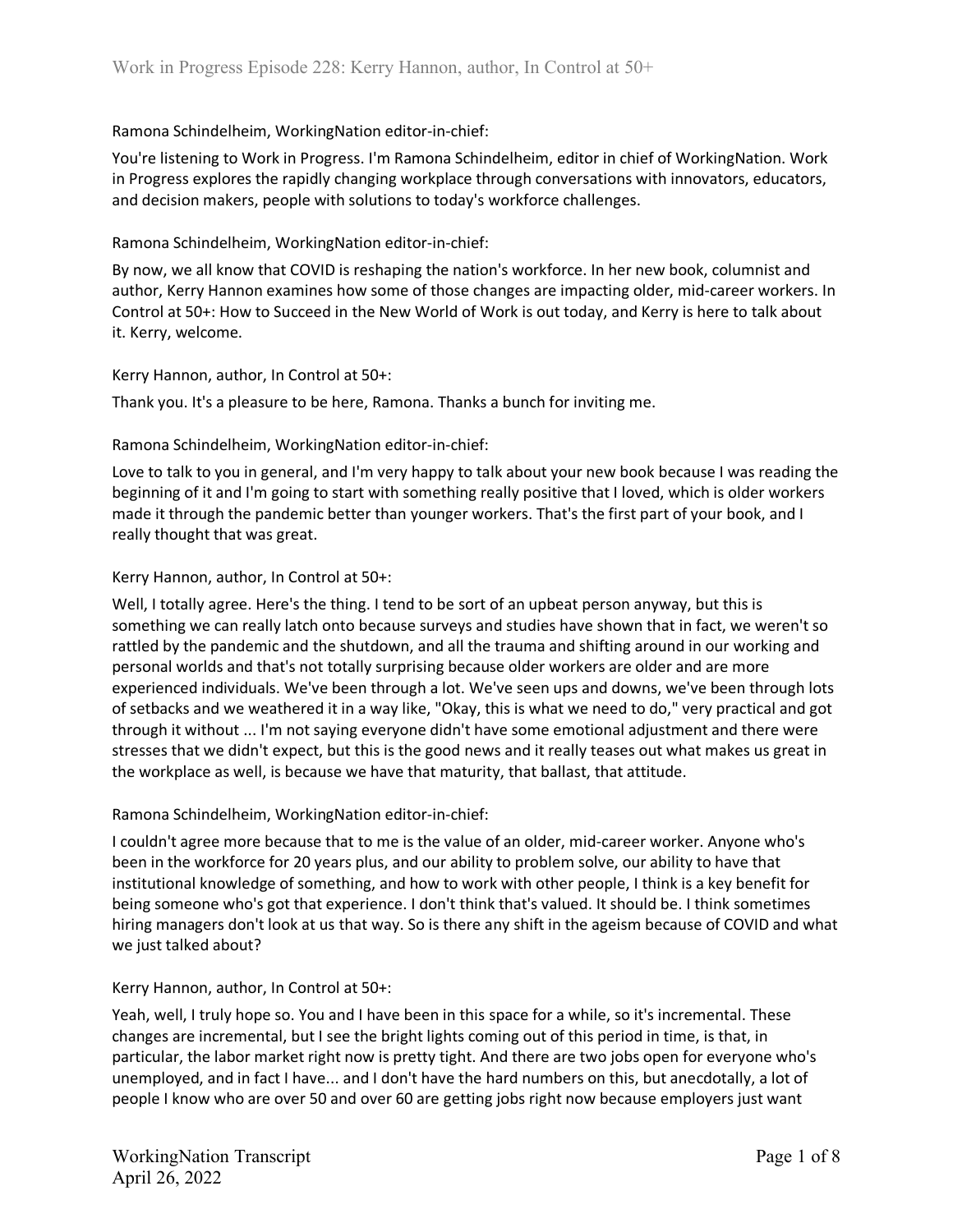somebody who can come do the job, who can get there, they don't have to train, they don't have to invest in. They need workers, they want you.

Kerry Hannon, author, In Control at 50+:

So to me, it's not like, "Oh, we are now changing the way we think about older workers," but in fact that they're saying, "We need you," and I'm hoping this gets it in a motion, that they see the results, they see that this worked for them.

Ramona Schindelheim, WorkingNation editor-in-chief:

In your book, you talk about five enduring changes in the work workforce. Let's talk about those. So give me one of them and let's discuss it.

#### Kerry Hannon, author, In Control at 50+:

Well, we'll start with the most obvious. So remote work is here to stay, the genie's out of the bottle, and it was there before. All of these trends, Ramona, actually, were started pre pandemic, but what happened is the pandemic was pedal to the metal, it accelerated these things. And I'd like your thoughts on this too, but I think with remote work and we were just talking about ageism, it's fabulous for older workers because in many ways, when you're working remotely, you're not being judged on your cover. You're being judged on your performance and your productivity and it's subliminal, but if you're not standing right next to somebody who's 30 years younger than you... You know what? That can create ageism. When you take away that, it really, I think, is a big, big thing that helps push that envelope when you're judged really by who you are and your skills.

### Kerry Hannon, author, In Control at 50+:

And the second thing is if you have your mobility issues of any kind or health issues, if you can work remotely and you don't have to worry about the commute and an employer having the right office set up for you, boom, you can actually have access to more work than you had before. So that's one thing and I'd love to hear your thoughts on that as well.

#### Ramona Schindelheim, WorkingNation editor-in-chief:

I totally agree with you because I think that there is this bias in the workplace, again, that these are old tropes that you can't get rid of sometimes and maybe we'll be shifting a little bit, but the idea that older people are afraid of technology and they're not good workmates. So if you are side by side with someone and your boss tends to be younger, they may gravitate to a younger person, as opposed to gravitating to you, because maybe they don't have stuff in common. Hey, look, I've always tried to be up to date on culture and I have friends of all ages.

### Ramona Schindelheim, WorkingNation editor-in-chief:

I try very hard not to fit into this kind of, "Oh my God, that's a different generation." I try to do that, but back to the point of that is if you have a boss who sees that and thinks you're outside of this workplace camaraderie and culture that they're creating, the remote work can ease some of that tension, maybe in a workplace. You can do your job, you can turn in what you have to turn in and they can judge you on your performance and not judge you on your looks or their own bias and attitude. So I'm a hundred percent with you on that.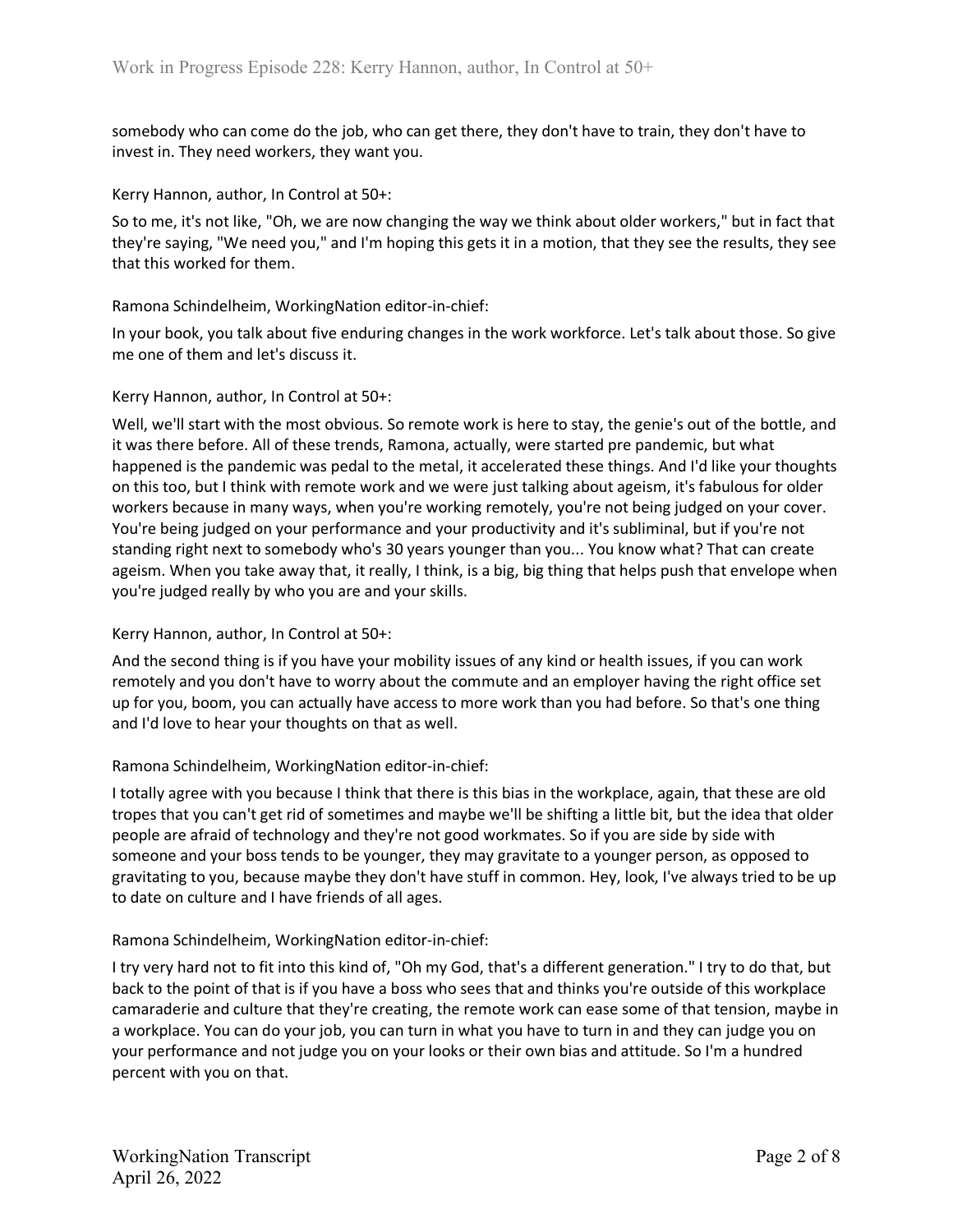One thing I do point out to people though, is these are knowledge based jobs. These are jobs that can be performed anywhere, but there is so many people in our society, no matter what their ages are, cannot work remotely. So I don't think it will ever sh shift to fully remote, because I think there are too many things that have to be done by hand, too many small businesses who can't afford to have a big remote staff and support the IT that maybe needs to go with it in some cases. So when we talk about remote, I say, yes, I see a shift, but I also think it's never going to totally be remote. Your grocery store people can't be remote despite what Jeff Bezos wants, where he wants you to go in and scan your own food at Whole Foods. What about those people who can't work remotely?

### Kerry Hannon, author, In Control at 50+:

Yeah, I think that's absolutely an issue and we can't ignore that so that's not going to go away and that's something that employers... but again, I think having a tight labor market is going to provide opportunities for workers whom are experienced, and the key there for many people is if you were downsized or laid off during the pandemic, is you can't try to replicate whatever job it was you were doing exactly. You need to be open for invitations to do new kinds of work. So even if you do have a position that's not white collar that you need to go back into, how can you shift or look for ways to redeploy the skillset you have from the work you've been doing to do some some different kind of work?

## Kerry Hannon, author, In Control at 50+:

It may very well be you have to be in person, but I think the important thing is to be creative and curious about new ways of doing things. It's super hard to do, I know it's easier to say than to do it, but being open to invitations is one way to look for a new way to do your work.

# Kerry Hannon, author, In Control at 50+:

The other thing, Ramona, that is good and bad along these lines coming out of the pandemic is I see a surge in contract work. So employers figure it out, "Oh my gosh. Okay, well you can work remotely from home. That saves me a lot of money because I don't have the office space necessarily, but I also can hire you on a contract basis and I don't have to pay benefits." So there's a surge if you look at any of the job postings, there's a lot of contract work, part-time and for project based work, which in many ways is fabulous for experienced workers who want that kind of thing. They want that flexibility. They had time during the pandemic to think about their priorities, how it fits into work-life balance, all that great stuff, but that's really good, maybe if you're 65 or over.

# Kerry Hannon, author, In Control at 50+:

But if you are still under 65 and you need health benefits and you really want to retirement plan that's employer provided and has the matching stuff from employer, all that great setup of that benefit package, this is a red light because yeah, they may be willing to hire more older workers, more experienced workers, but there comes with this caveat. So I caution people know what it is you need from your job or use it to keep your resume alive while you keep looking for that full time thing.

### Ramona Schindelheim, WorkingNation editor-in-chief:

Great point. There's been times in my own life where I have worked... I've been a journalist for decades and there's been gaps, and what I have done is exactly what you're talking about, is as a contract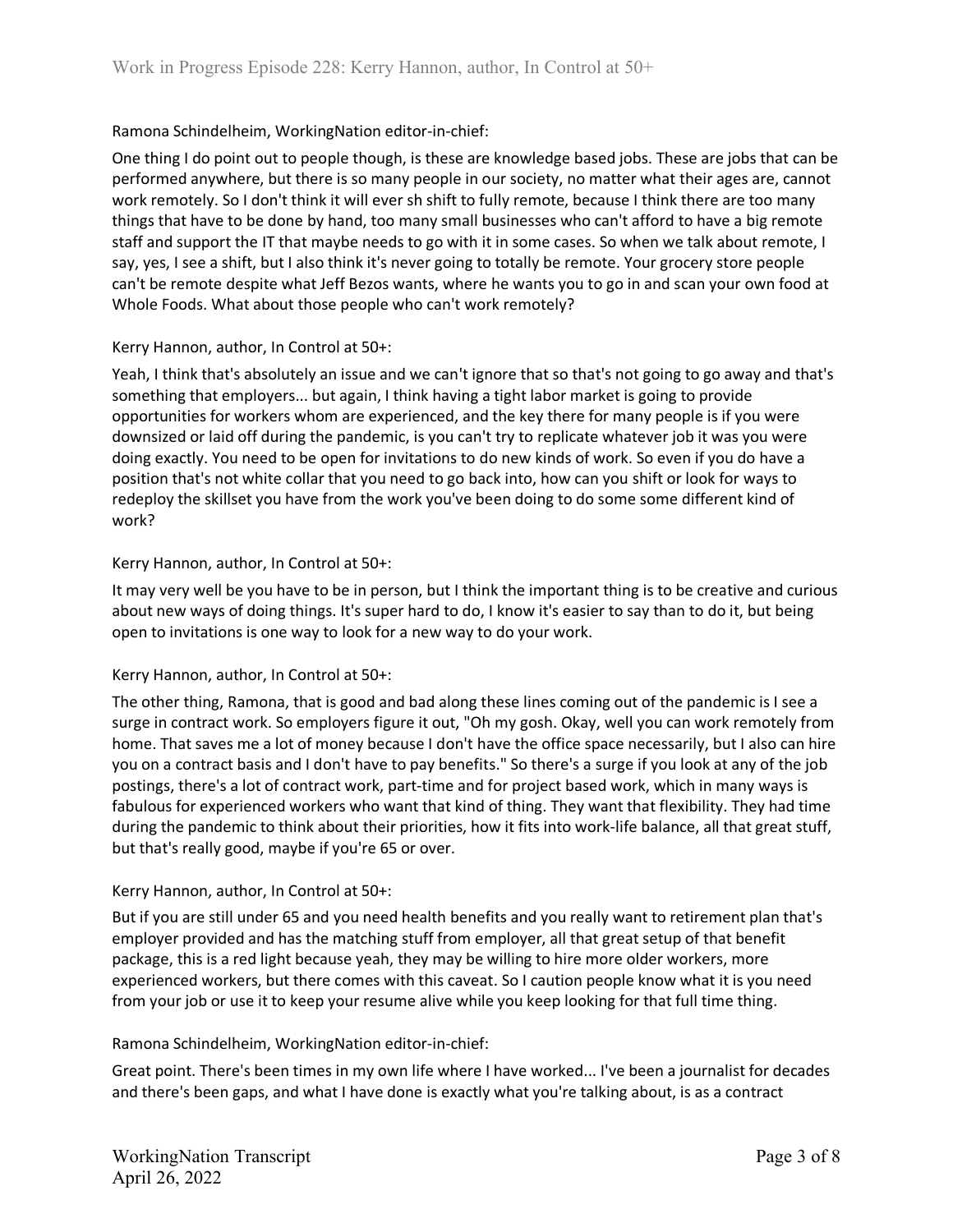worker, taken the skills that I have accumulated over the years and turned them around and helped benefit some like CEOs that I worked with or startups that I worked with, I could help them understand certain spaces that I understood. So I worked with them until I found a full-time job that had those benefits that I wanted to take.

# Ramona Schindelheim, WorkingNation editor-in-chief:

So you're absolutely right. It can give people with experience that flexibility as long as they can afford it, right? As long as they can afford the benefits and there's many ways that comes up for people and for people who want to keep working, that's another great way to do it.

## Ramona Schindelheim, WorkingNation editor-in-chief:

What do you think, and this comes to another point that you make about, is this a great resignation or is it a great reset? So are people saying, "Oh, I'm just going to take advantage of COVID. I'm going to retire now. I've been wanting to do it," or "I'm going to step back and reset my expectations at what kind of job I want to do?"

## Kerry Hannon, author, In Control at 50+:

Right. That's a great question. I see it, again, with my more positive attitude as a re-imagination of your work, of what it brings to your life. Is it a financial thing you're doing for? And that's important, then you have a certain set of things that you need a certain salary, that's what you're aiming for, but it could be that you want more flexibility or you want to do a bunch of different kinds of things to fill out and do some nonprofit, you want to try something new.

### Kerry Hannon, author, In Control at 50+:

One of the other big trends I see, and it goes along with this idea of being open to new opportunities, is huge surge in people transitioning careers or fields of work, and this is at all ages, but definitely the over 50 set. And the truth is it used to be, oh my gosh, if you did that, what an outlier you were, what a risk taker, you are going to be a second actor, you are going to go an encore career, but today it's becoming quite accepted because some of those jobs have really changed that people were doing. Some of this prioritizing, what we want to do, saying, "This is a time I'd really like to be doing X," or "This really interests me," or "This company's mission is what I want to do," or "This nonprofit, I want to make an impact on the world or I want to work for a company who I believe in."

### Kerry Hannon, author, In Control at 50+:

So I think this career transition thing is really interesting and to tie into that quickly, and we can talk more about this, because I know what you do is involved in this, is education is out there. The virtual opportunities to learn online during the pandemic accelerated like crazy. So if you need to brush up on your skills, add new ones, just say, "Hey, I want to see if I like this," you can go do that now.

### Ramona Schindelheim, WorkingNation editor-in-chief:

I think that true, because at WorkingNation, we are always talking about what are the next jobs that are coming up? What are the jobs now where you need certain skills? So I do see that trend too, where there are people older and younger who are saying, "I do need to get certain skills and that will get me a better job that will get me hired quicker because look, I've already got all this other experience and all I need is to brush up on some of that."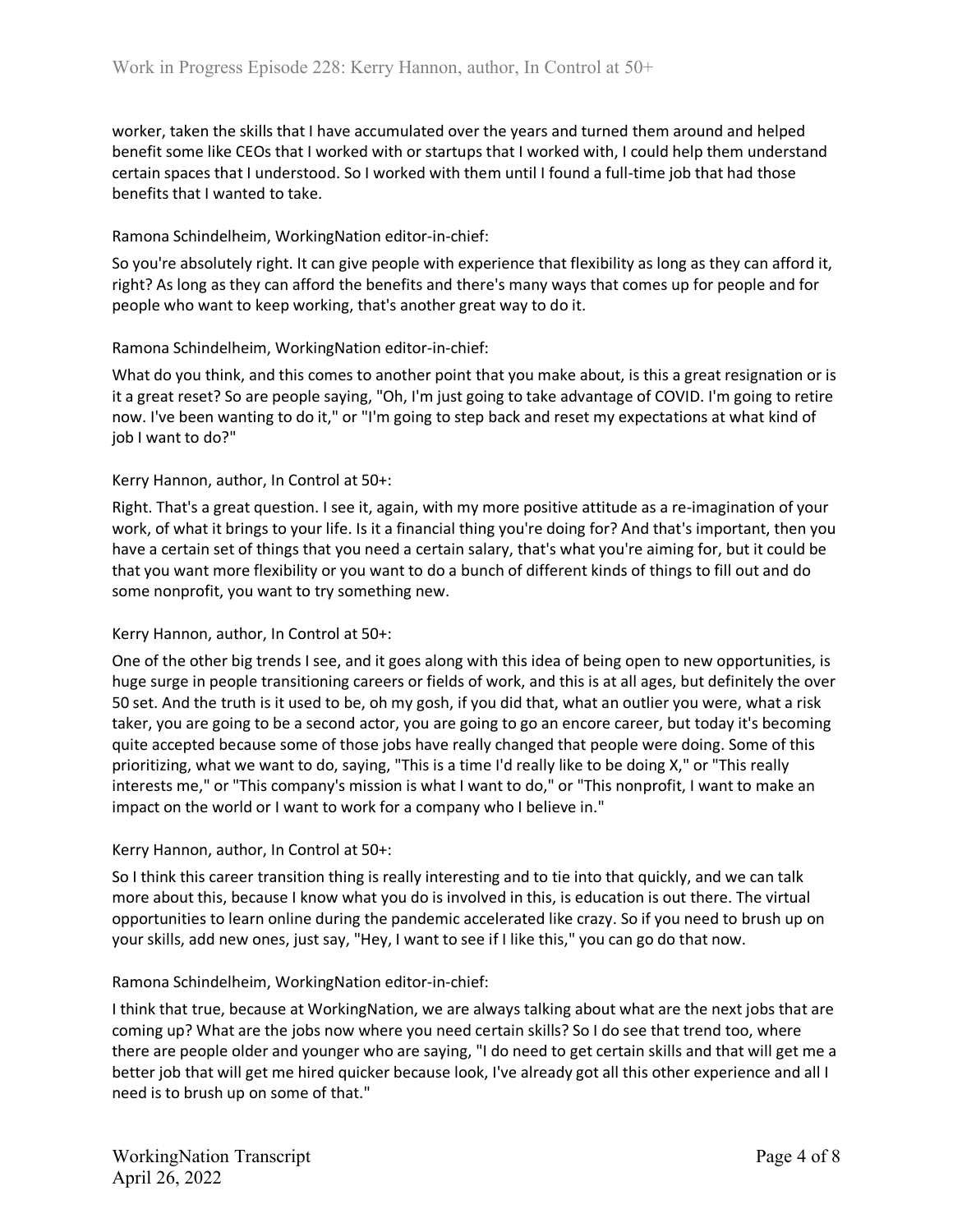So there's a lot of these smaller, three month programs where you can learn certain IT skills and maybe it works with your years of working in a restaurant as a manager and then you can mix it all together and you can say, "Hey, I can help a restaurant with their IT, and I'll probably make a lot more money than working the floor," right?

Kerry Hannon, author, In Control at 50+:

Right. Yeah.

### Ramona Schindelheim, WorkingNation editor-in-chief:

But that's a great combination of experience and lifelong learning. We are seeing a lot more people do that of all ages and the higher every day, postsecondary ed programs, whether they're run by a nonprofit or whether they are run by a community college, are really catering to this mid-career worker and trying to make these opportunities to learn more work out for them in their regular life.

### Kerry Hannon, author, In Control at 50+:

Yeah. And I think moving forward, this is going to benefit other generations coming behind us because frankly the higher education people have fewer people coming through the system as time goes on and they're going to need us. So they're going to want to be creating programming of some kind.

### Kerry Hannon, author, In Control at 50+:

The other thing that's interesting is I saw a statistic this week from an economist who I like a lot Nick Bunker over at Indeed, and he said that the March numbers show that 3.2% of the people who had retired a year ago in March were back at work. So just to point back to your point that you made, people I think stepped out, and then they gave some thinking and they've stepped back in, maybe in a different way, and that's what I'm hoping that we're seeing.

### Kerry Hannon, author, In Control at 50+:

The other thing that I've been following and I'm very certain you have, because I interviewed you about this, is that in fact employers are saying that they are going to shift their mindset and higher based on skills versus four year degrees. And that affects all of us at all different ages, people who don't have that four year degree. So I think that's encouraging, whether it's still lip service at this point or not. What are your thoughts on that?

### Ramona Schindelheim, WorkingNation editor-in-chief:

I have seen that and I went to ASU GSV Summit and South by Southwest EDU, to big conferences with education as a focus, but each of them over the last, I'm going to say, four years that I've been doing this with them, going to these, there's been a workforce development issue that has come in. Skills were at the top of the conversation in almost every single one of these conferences and many, many of the panels and just coming out of everybody's mouths. Skills based hiring is the way to go, not denigrating at all a four year degree, because there's so much you can get from it.

Kerry Hannon, author, In Control at 50+: Absolutely.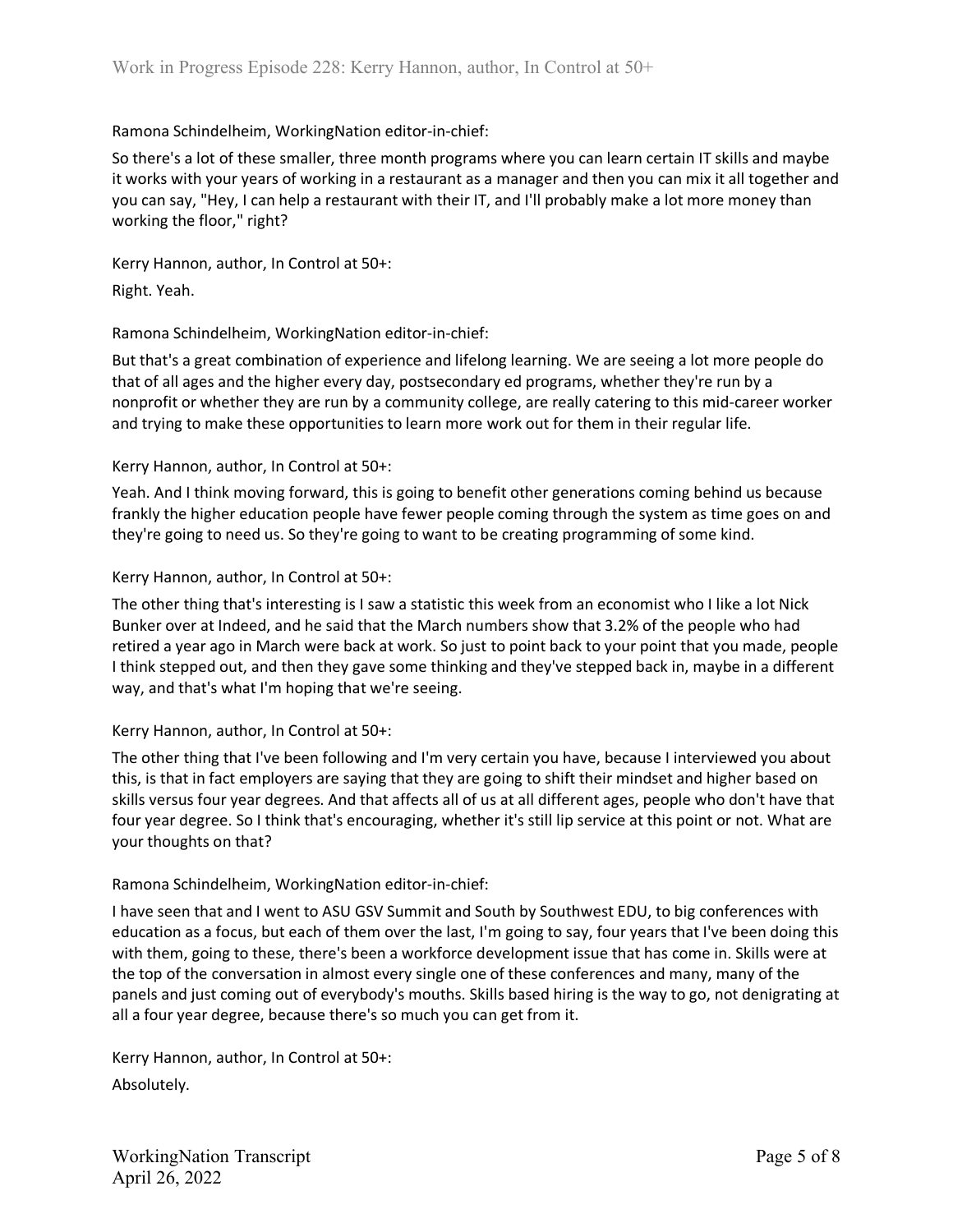... whether it's very specific things, you need to be a doctor or a liberal arts degree that just helps make you a more rounded human being in some cases. But the shift out of this is where the skills are, how do you get them, and then hiring.

Ramona Schindelheim, WorkingNation editor-in-chief:

I talked to somebody at SHRM recently and they were talking about how they're talking to the hiring managers in their organization about it now and skills are more important than the pedigree. They're talking about ways to... and again, we've talked about this, how do you shift out of that AI hiring bias-

Kerry Hannon, author, In Control at 50+:

Yes, huge.

Ramona Schindelheim, WorkingNation editor-in-chief:

... that if you don't have a four year degree, then you're immediately out of the pool.

Kerry Hannon, author, In Control at 50+:

Yeah. As you told me a piece of paper doesn't say whether you can do the job or whether you've done it, you've solved that problem before, only you can do that in person.

Ramona Schindelheim, WorkingNation editor-in-chief:

Absolutely. I do a lot of stuff with Opportunity@Work as well, and all about skills through alternate routes. That's stars. And I always point out, I am a Star myself. I am a senior in college, if you wanted to call it that. I dropped out of school.

Kerry Hannon, author, In Control at 50+:

There you go.

Ramona Schindelheim, WorkingNation editor-in-chief:

And I started working and all the skills that I have and that have made my career a success, I learned on the job. I would've been out of so many jobs if that's all they looked at is whether or not I had a four year degree.

Ramona Schindelheim, WorkingNation editor-in-chief:

So I think there's so many people out there now, anybody listening, don't worry that you don't have that degree. You just need to be able to demonstrate that you have the skills and you have evidence of it.

Kerry Hannon, author, In Control at 50+:

Again, I think one of the things we talk about a lot with... and again, this is, to a certain degree, the white collar jobs that I'm talking about, but to get hired these days, it's not sending your resume through those AI systems. You ultimately will have to because if they posted a job, but you got to find somebody you know at that company, somewhere who can give you a leg up, an introduction to somebody, even if it's on the periphery, but somebody who can get you in the door that can vouch for you in some way,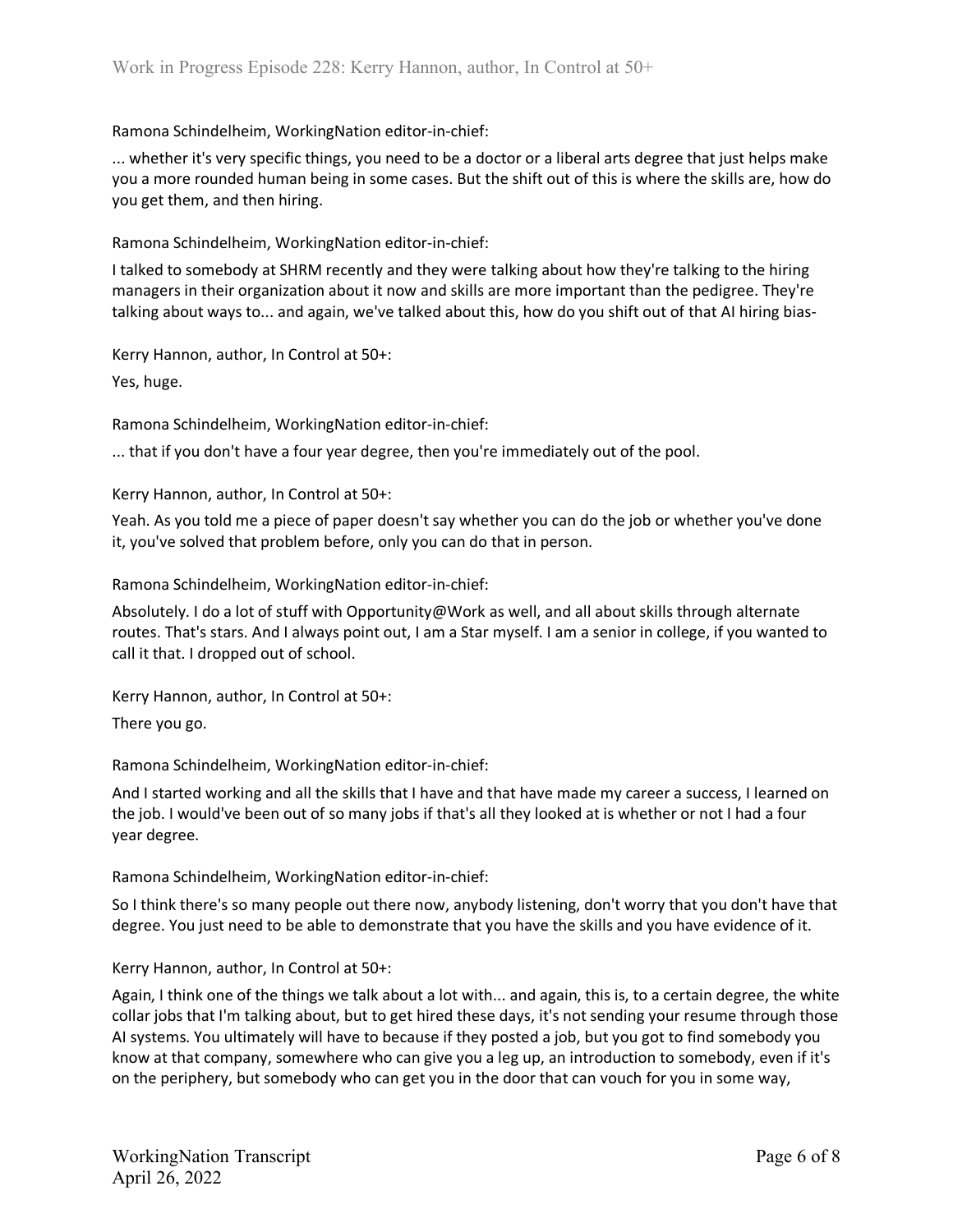because employers always have hired that way, but they're even more sensitive to not making a mistake in hiring.

### Kerry Hannon, author, In Control at 50+:

So they want somebody to say, "Hey, this person," and that way, if you don't have that four year degree, you have a better shot at it because you can sit down and say, "Hey, this is how I've done it." Now, for the piece I most recently talked to you about I talked to people at Bank of America, at Dell, at Accenture, big companies, Google has a huge initiative now on this skill-based hiring initiative that will link people who go through this program with employers who say they'll hire these individuals. We're getting in the weeds with this, but I honestly think it could be a shift, ultimately, in the whole world of hiring.

#### Ramona Schindelheim, WorkingNation editor-in-chief:

Yeah. I agree and anybody who wants to read more about that Google we've written a lot about it, which is great, the Google Certificates program and how they do point people to opportunities. So they could read it on workingnation.com. I don't want to leave people hanging with the fifth idea here that you saw, which I also love, which is entrepreneurship and this spark that people are taking, again, the skills, the skills that they have acquired on the job and turning it into their own business. As you said, "Hey, there's a new boss and it's you."

#### Kerry Hannon, author, In Control at 50+:

Yeah, It's Me Inc. To tell you the truth, my whole life I always thought of myself as my own boss, even when I worked full time for somebody, but people at this stage in life are saying... First of all, you've been throwing out a lot of resumes and the rejections you're like, "Yeah, I'm so sick of that," or "I'm not going to go down that path again." And it's your time if you can do that, and these are micro businesses. I'm not saying you're starting the next Uber or something. You could be, but frankly, don't overthink it. It's kind of what might you want to get started doing?

### Kerry Hannon, author, In Control at 50+:

And the numbers, they started before the pre pandemic, people over 50, Kaufman Foundation ran these numbers, it's even a bigger chunk now and we have studies coming out of MIT that say, "Hey, entrepreneurs over 45, over 50, are more successful than the younger ones," or I saw another study that I love people who started ho businesses from their hobbies are more successful than others, and it takes longer, it's like the tortoise and the hair, but they do because they know their customers. And because we can have virtual businesses, we don't have to have bricks and mortar, Ramona, it doesn't have to be a huge cash infusion. You can start in baby steps.

#### Ramona Schindelheim, WorkingNation editor-in-chief:

Before we go, we have a few more minutes, I'd love for you to share with us some of what you have come across that can help someone who's a mid-career worker looking to get back into the market or wanting to make the changes that they need to make the market. Do you have some tips for any older workers out there who saying, I do want to work. I need to work. What should I do now?"

#### Kerry Hannon, author, In Control at 50+:

Yes. Well, some quickies is you need to do a budget. The financial piece is enormous. How much do you actually need from a job? What you do you need, because that will depend on what kind of job you're